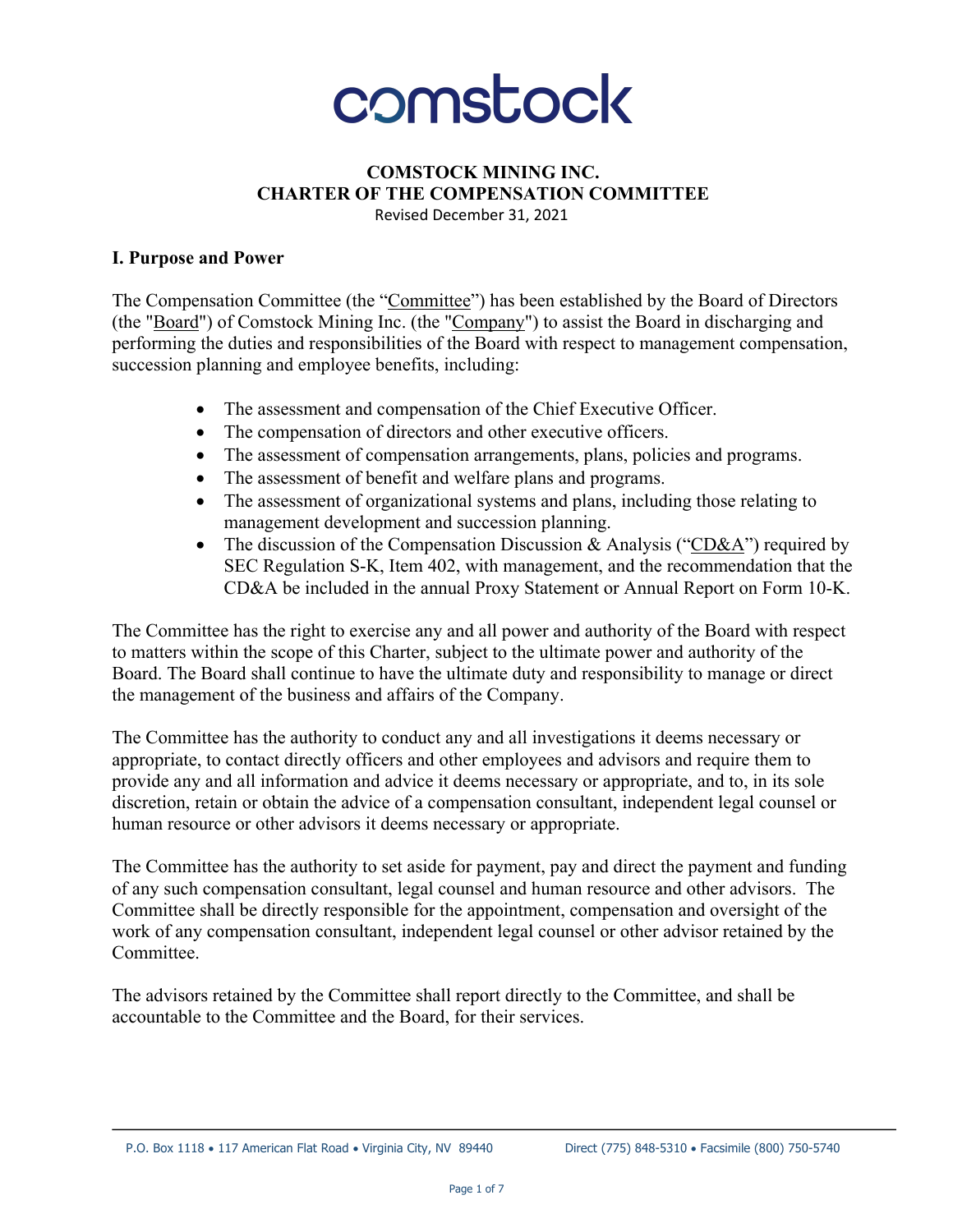The Committee may select a compensation consultant, legal counsel or other advisor to the Committee (other than in-house legal counsel) only after taking into consideration all factors relevant to that person's independence from management, including:

- the provision of other services to the Company by the person that employs the compensation consultant, legal counsel or other advisor;
- the amount of fees received from the Company by the person that employs the compensation consultant, legal counsel or other advisor, as a percentage of the total revenue of the person that employs the compensation consultant, legal counsel or other advisor;
- the policies and procedures of the person that employs the compensation consultant, legal counsel or other advisor that are designed to prevent conflicts of interest;
- any business or personal relationship of the compensation consultant, legal counsel or other advisor with a member of the Committee;
- any securities of the Company owned by the compensation consultant, legal counsel or other advisor; and
- any business or personal relationship of the compensation consultant, legal counsel, other advisor or the person employing the advisor with an executive officer of the Company.

While the Committee must consider the foregoing independence factors before selecting or receiving advice from a compensation consultant, legal counsel or other advisor, such person is not required to be independent.

The Committee shall not be required to implement or act consistently with the advice or recommendations of a compensation consultant, legal counsel or other advisor, and the authority granted in this Charter shall not affect the ability or obligation of the Committee to exercise its own judgment in fulfillment of its duties under this Charter.

## **II. Composition**

The Committee shall be comprised of that number of directors (but not less than two) as may be determined from time to time by the Board. Each member of the Committee shall be a nonemployee director within the meaning of Rule 16b-3 under the Securities Exchange Act of 1934, as amended, and an outside director within the meaning of Section 162(m) of the Internal Revenue Code of 1986, as amended. Each member of the Committee shall also be an independent director within the meaning of the rules of such primary trading market or securities exchange on which the Company's securities are then traded. A copy of such independence and related rules is attached to the Charter of the Nominating and Governance Committee.

So long as the Company constitutes a "Smaller Reporting Company" within the meaning of Regulation S-K, Item 10(f)(1), if the Committee is comprised of at least three members, one director who is not independent as defined in NYSE AMERICAN LLC Company Guide Section 803A, and is not a current officer or employee or an immediate family member of such person, may be appointed to the Committee, if the Board, under exceptional and limited circumstances, determines that membership on the Committee by the individual is required by the best interests of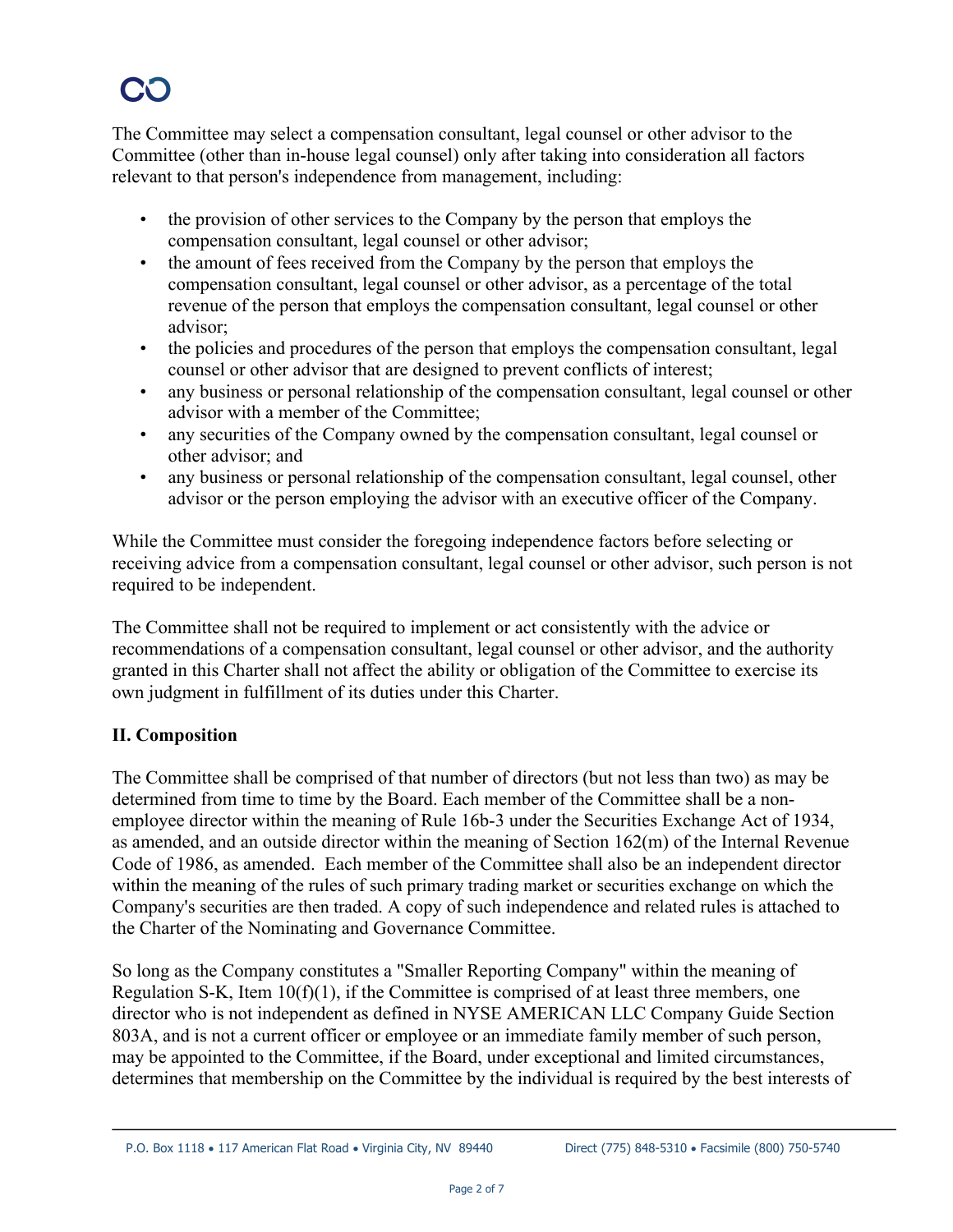the Company and its shareholders, and the Board discloses, in the next annual meeting proxy statement (or in its next Annual Report on Form 10-K or equivalent if the Company does not file an annual proxy statement) subsequent to such determination, the nature of the relationship and the reasons for that determination (and a director appointed to the Committee pursuant to this exception may not serve for in excess of two years).

The Nominating and Governance Committee shall recommend directors to be elected or terminated as members of the Committee. The members of the Committee shall be elected by the Board at the annual organizational meeting of the Board or at such other times as the Board may determine. Each member of the Committee shall serve until the next annual organizational meeting of the Board or the earlier of his or her termination as a member of the Committee by the Board, the election of his or her successor as a member of the Committee or his or her death or his or her resignation or removal as a director. Unless a Chair is elected by the Board, the members of the Committee may designate a Chair by a majority vote.

## **III. Meetings**

The Committee shall meet in regular sessions at least four times annually and in special sessions as circumstances warrant. Committee members are expected to attend meetings and to spend the time needed to properly discharge their responsibilities. Members are present for purposes of a Committee meeting if they appear in person at the meeting or by telephone or video conferencing whereby each member can speak to and hear every other member.

A majority of the members of the Committee shall constitute a quorum for the transaction of business. The act of a majority of the members present at any meeting at which there is a quorum shall be the act of the Committee.

The Committee shall keep minutes of its meetings and other proceedings.

## **IV. Procedures**

The Committee shall determine its meeting schedule, the agenda for each meeting, the information to be provided to it before or at each meeting and all other matters relating to the conduct of its meetings and other activities.

The Chair of the Committee shall establish and distribute (or request the Secretary to distribute) to each Committee member prior to each meeting an agenda for the meeting. Each Committee member is free to raise at any regular meeting, relevant subjects that are not already on the agenda for that meeting.

Information that is important to understanding the business to be conducted at a meeting should generally be distributed to the Committee members at least one week (or, if that is not feasible, as soon as practicable) before the meeting, and Committee members should review these materials before the meeting.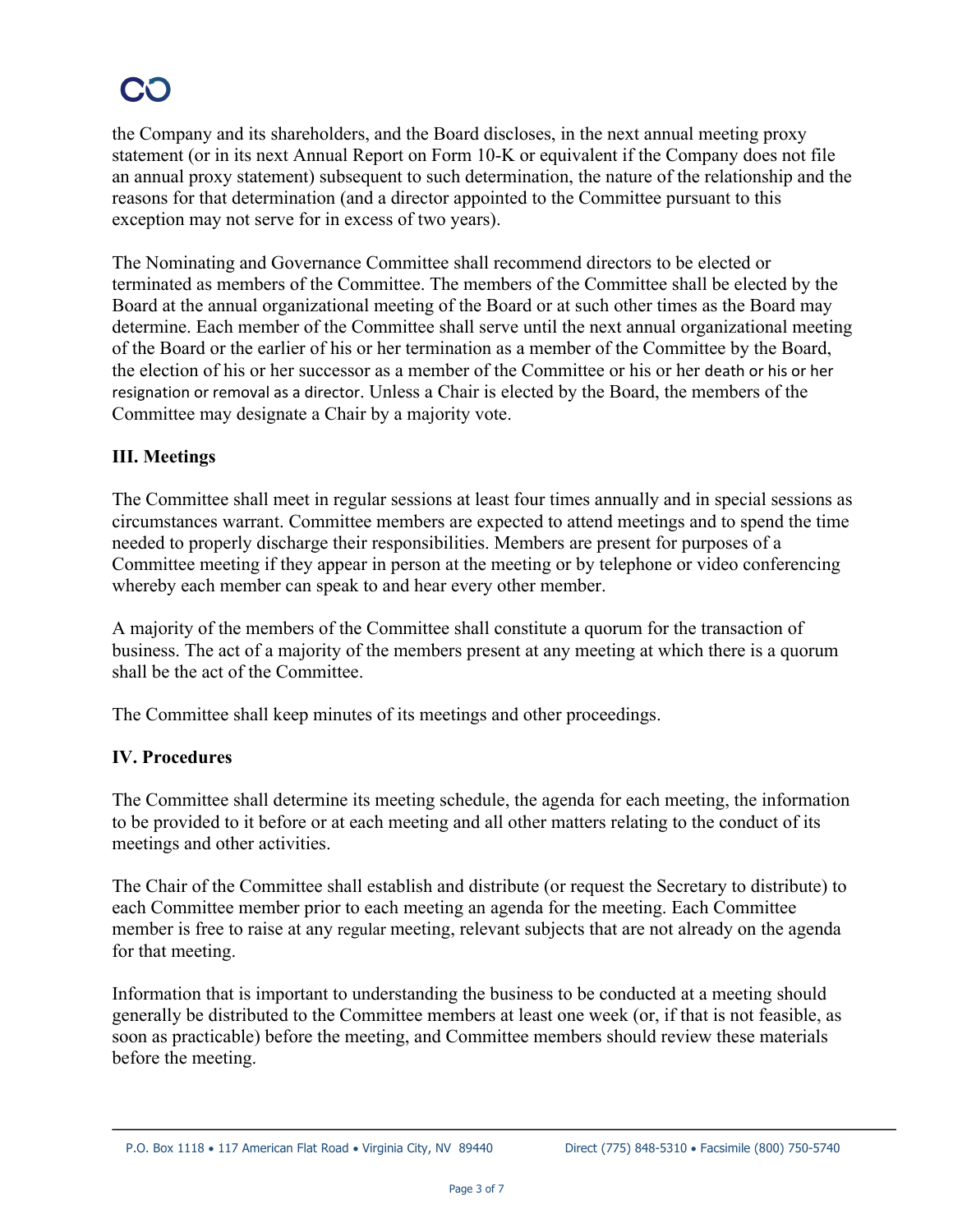It is the sense of the Board that, subject to Section V below, the activities and procedures of the Committee should remain flexible so that it may appropriately respond to changing circumstances.

## **V. Primary Activities**

Without limiting the scope of the preceding provisions of this Charter, the Committee shall:

## *Senior Management and Director Compensation*

1. Review and approve annually the goals and objectives relevant to compensation of the Chief Executive Officer, evaluate his or her performance in light of those goals and objectives and set his or her compensation based on such evaluation (and the Committee shall have the sole authority to determine the compensation of the Chief Executive Officer based on its evaluation of such performance in light of such goals and objectives).<sup>1</sup>

2. Review and approve, as appropriate, annually the compensation of the other executive officers and review compensation of other members of senior management and other employees generally.<sup>2</sup>

3. Review and approve, as appropriate, annually the compensation of the directors (see Annex A to this Charter).

4. Review and approve, as appropriate, the bonus and incentive compensation arrangements, plans, policies and programs, including annual and long-term and cash and stock-based plans.

5. Obtain recommendations from the Chief Executive Officer and review and approve, as appropriate, specific annual individual awards for executive officers and the aggregate amount of annual awards under such arrangements, plans, policies and programs.

6. Review periodically and approve, as appropriate, policies on management perquisites. Where necessary, review management's determination of whether particular perquisites are businessrelated or personal. Advise the Audit and Finance Committee as to such policies.

7. Review compliance with prohibitions on personal loans to directors and executive officers.

8. Review and approve, as appropriate, any severance, change of control, indemnification or other similar arrangements with executive officers specifically and employees generally.

<sup>&</sup>lt;sup>1</sup> In determining the long-term incentive component of the Chief Executive Officer's compensation, the Committee should consider the Company's performance and relative stockholder return, the value of similar incentive awards to chief executive officers at comparable companies, the awards given to the Company's Chief Executive Officer in past years, compliance with Section 162(m) of the Internal Revenue Code, and such other factors as the Committee deems appropriate.

<sup>&</sup>lt;sup>2</sup> To the extent that long-term incentive compensation is a component of any executive officer's compensation, the Committee should consider all relevant factors in determining the appropriate level of such compensation, including the factors applicable with respect to the Chief Executive Officer.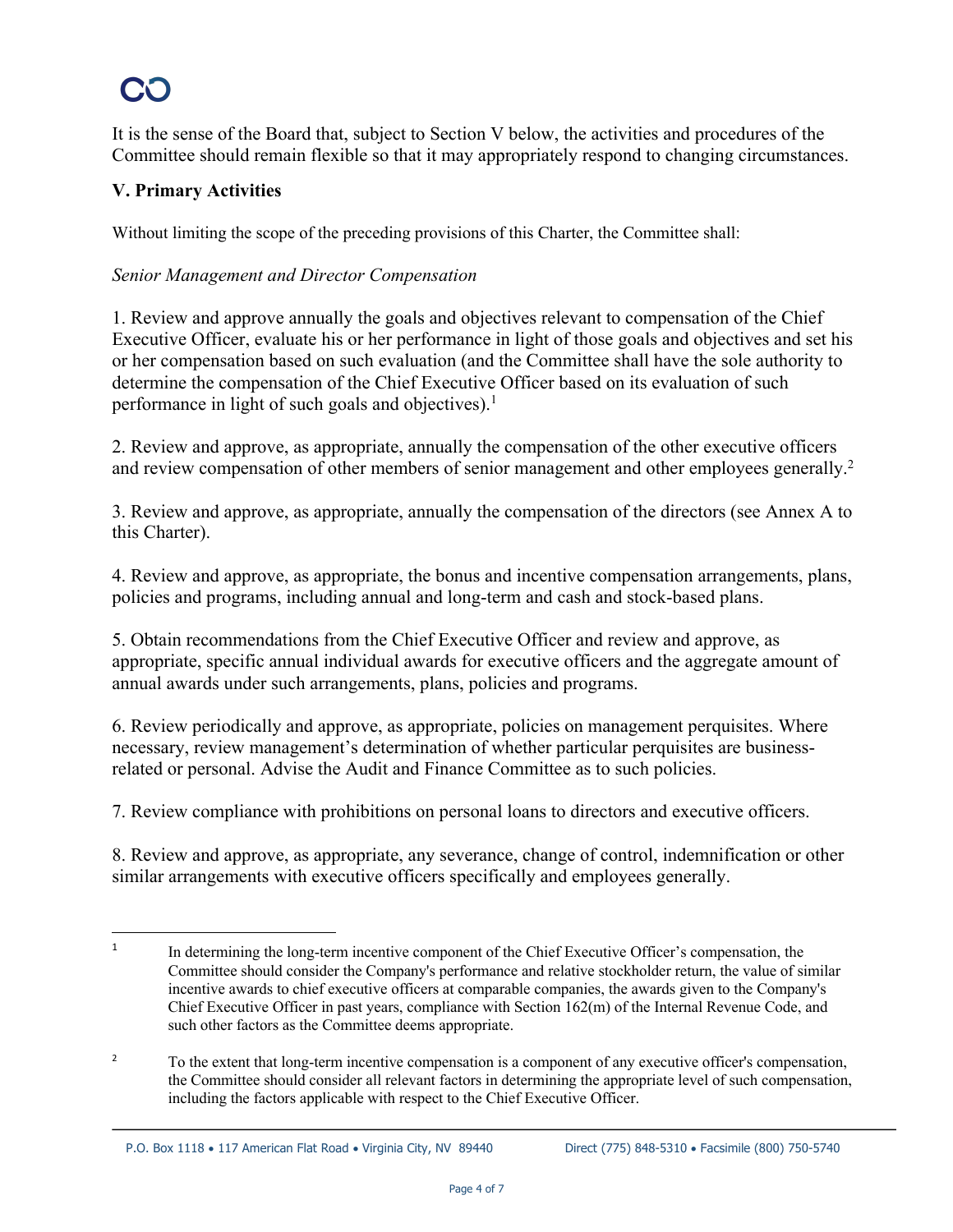9. Select, retain, evaluate and, as appropriate, terminate and replace any executive search firm or compensation consultant or consulting firm with respect to the selection and compensation of the directors, the Chief Executive Officer or the other executive officers (and the Committee shall have the sole authority to take any such action and to approve any related fees). Monitor the search for, and approve, as appropriate, all proposed compensation arrangements for, any new employee whose proposed base salary would exceed \$175,000 per year.

## *Administration of Plans*

10. Administer all stock-based compensation plans and such other programs as may be designated by the Board, in each case subject to any limitations prescribed by the Board and subject to any authority delegated by the Committee to the subcommittee described below.

11. Review compliance with laws governing retirement and benefit plans.

12. Review the administration of any self-directed retirement and other plans as to whether the rules relating to investments in the Company's common stock are properly protective of employee interests.

13. Review creation, modification, termination and funding of any compensation, retirement, benefit and welfare arrangements, plans, policies and programs for senior management and other employees generally.

14. Search for, select and review annually the performance of investment managers for any qualified and non-qualified retirement and benefit plans.

15. Review and make recommendations to the Audit and Finance Committee relating to actuarial assumptions applicable to and funding for any retirement and benefit plans.

16. Review periodically financial and investment policies and objectives of any qualified and nonqualified retirement and benefit plans.

## *Succession Planning*

17. Coordinate with senior management the long-range planning for development and succession of senior management, including contingency planning for unanticipated, untimely developments.

## *Employee Matters*

18. Foster continuous improvement in those systems, plans, arrangements, policies and practices at all levels within the enterprise to attract and retain qualified employees, align interests of stockholders and employees, incent employees to improve performance and reward employees for improvements in performance, in each case on both a long term and short-term basis.

19. Provide for open communication among senior management, any human resources personnel and the Board.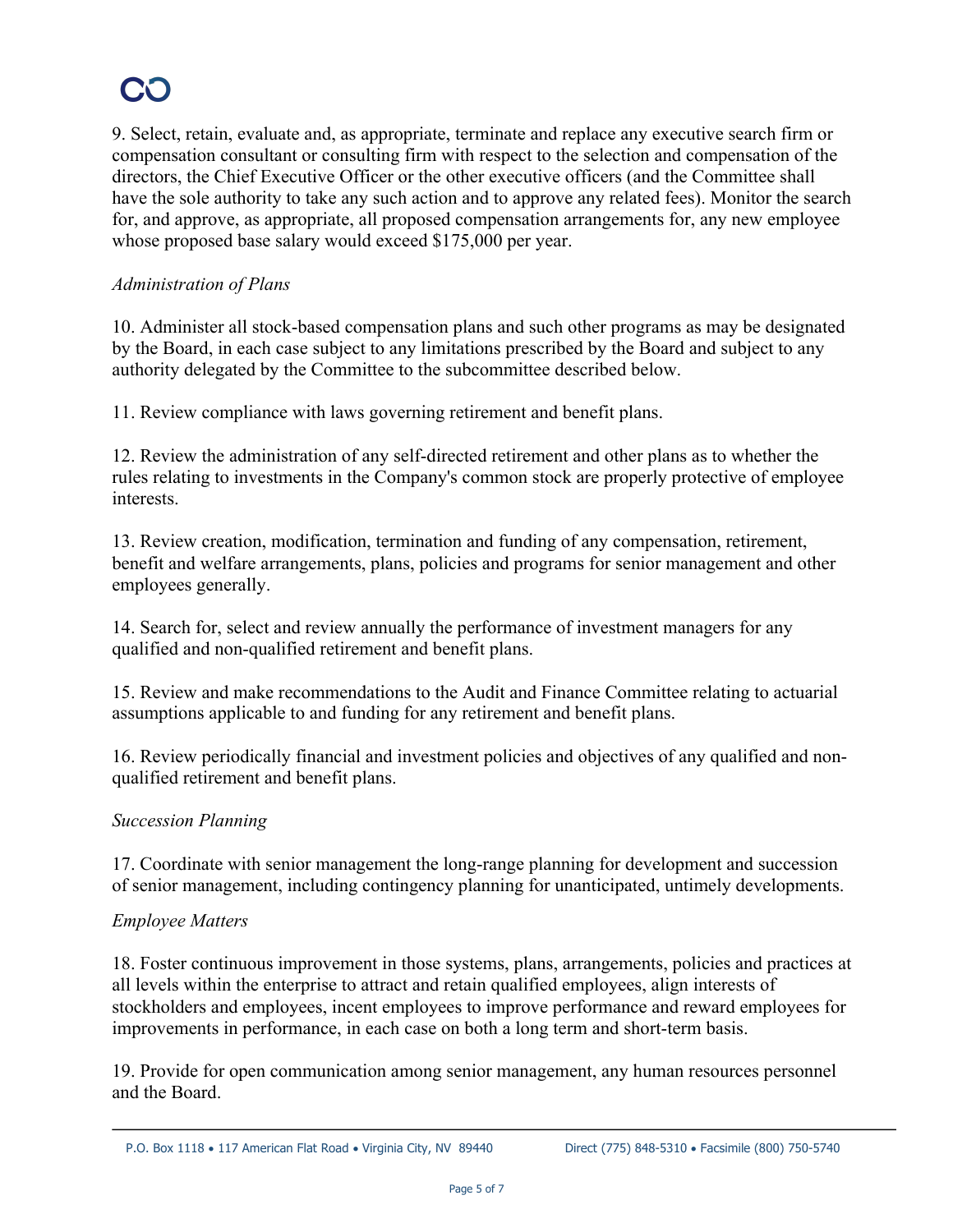20. Review periodically employee relations policies generally.

21. Review periodically diversity, equal opportunity employment and sexual harassment prevention policies. Monitor compliance with such policies and applicable laws.

#### *Regulatory Matters*

22. Review and discuss the CD&A with management and, based on such review, recommend to the Board that the CD&A be included in the annual proxy statement or annual report on Form 10- K in accordance with applicable rules and regulations.

23. Prepare annually the Committee report to stockholders to be included in the annual proxy statement as required by the rules of the SEC.

24. Consider and make recommendations to the Board with respect to say-on-pay related matters.

#### *Other Matters*

25. To the extent that the Committee deems appropriate or desirable, appoint one or more subcommittees whose members are non-employee directors and outside directors as set forth above and delegate to such subcommittee or subcommittees the authority to make (including determining the terms and conditions of) grants or awards under, and to otherwise administer, bonus and incentive compensation plans and programs.

26. Approve all option plans (and amendments thereto) that are not subject to stockholder approval.

27. Review and assess the adequacy of this Charter at least annually. Submit changes to this Charter to the Board for approval.

28. Conduct an annual self-assessment to determine whether the Committee is functioning effectively, including evaluating the Committee's contributions to the Company, with a specific emphasis on areas in which such contributions could be improved.

29. Report on its meetings, proceedings and other activities at each meeting of the Board.

#### **VI. Website**

This Charter shall be placed on the Company's website.

Date: December 31, 2021